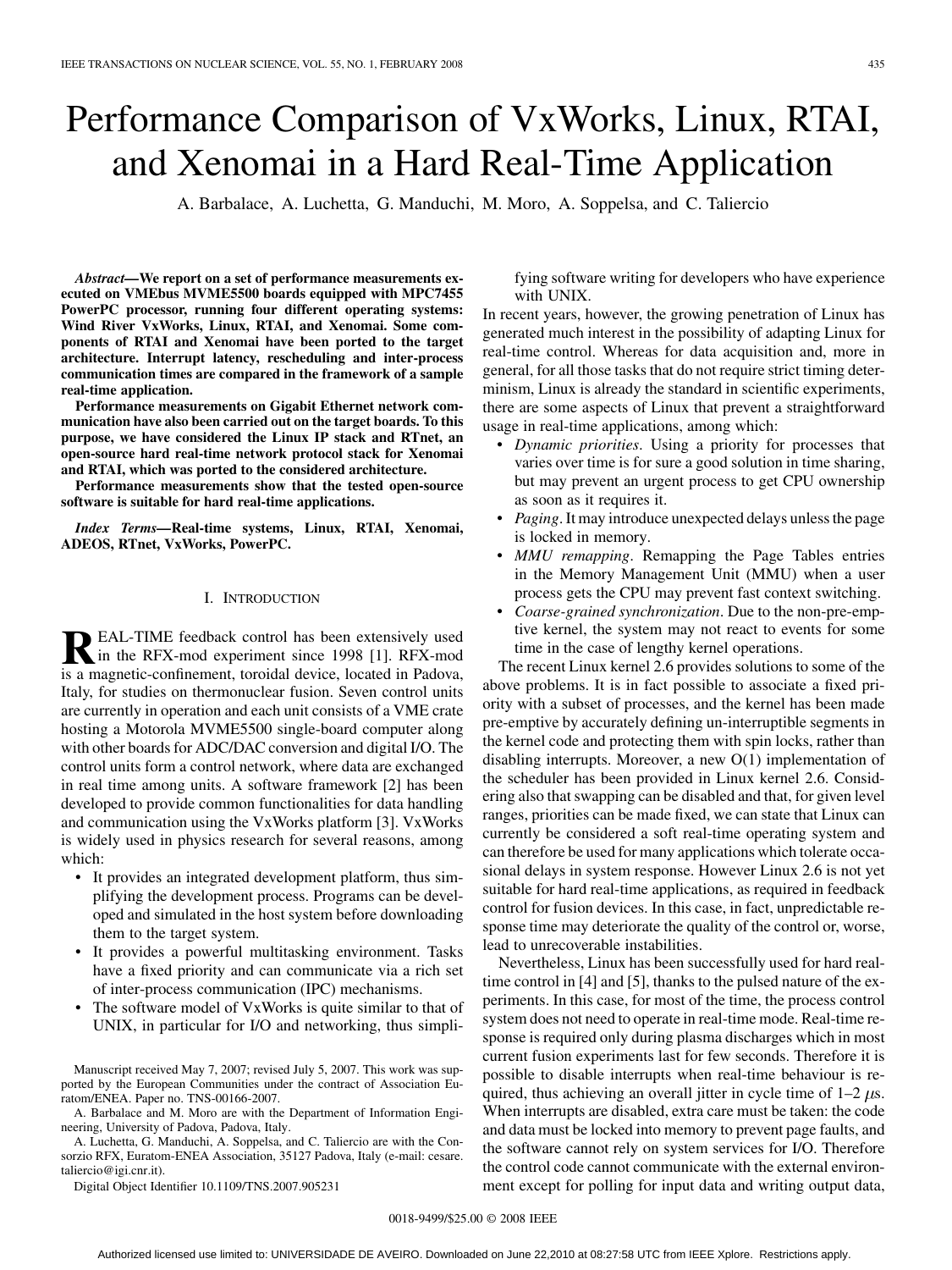

Fig. 1. Layering in Xenomai.

using pre-configured address windows, for a fixed number of iterations.

This solution, although successful in particular applications, cannot be considered a general one for a variety of reasons, and most importantly because in the next-generation fusion devices the control system is expected to handle long-duration discharges, or even quasi steady-state processes.

### II. REAL-TIME EXTENSIONS FOR LINUX

What we are basically interested in is a way of adding to Linux the possibility of defining a few real-time tasks that are ensured to get control within a deterministic time as soon as they are ready to run. This feature is provided by two open- source Linux extensions: RTAI [6], [7] and Xenomai [8]. RTAI and Xenomai share most concepts (they originated from the same project) and both represent, rather than a replacement of Linux, an additional component that works in conjunction with Linux, handling the scheduling of real-time tasks and letting Linux provide all the remaining functionality.

In order to co-operate with Linux it is however necessary that the underlying hardware be shared by Linux and the additional component. This is achieved in both RTAI and Xenomai by using the ADEOS nanokernel [9], [10], which acts as a broker of the hardware functionality. In particular, hardware interrupts are normally handled by ADEOS, which propagates notifications in sequence to the other components. In this case Linux and RTAI (or Xenomai) represent ADEOS domains, and are logically organized by the nanokernel as a pipeline.

The component that is declared to be at the head of the pipe will receive interrupt notifications first and may then decide whether letting ADEOS propagate them along the domain pipe. In this case RTAI (or Xenomai) is at the head of the pipe and has therefore precedence over Linux, thus allowing deterministic response times regardless of the actual Linux implementation. This organization is fully achieved in Xenomai as illustrated in Fig. 1.

RTAI has a somewhat different organization, as shown in Fig. 2. Instead of letting ADEOS handle all the interrupt sources, RTAI intercepts them, using ADEOS to propagate those interrupt notifications to Linux in which RTAI is not interested in (i.e., the interrupt does not affect real-time scheduling). The



Fig. 2. Layering in RTAI.

reason for this mixed approach is performance, because in this case, if the interrupt is going to awake a real-time task, the overhead due to the management of the interrupt by ADEOS is avoided.

Both RTAI and Xenomai have an active developer community and both may represent an open-source alternative to VxWorks.

In order to assess the suitability for our purposes, we executed a set of measurements comparing the performances of Linux, RTAI, Xenomai and VxWorks. We used the PowerPC architecture, using in particular the Motorola MVME5500 single-board computer. The reason for this choice is that the PowerPC architecture proved to be better performing in floating-point computation than the x86 architecture. Moreover, in the development of the real-time control system of RFX-mod we had a very positive experience using the Vector Architecture Component (AltiVec) provided by the PowerPC processor family for parallel floating-point computation.

However, RTAI had not been ported to PowerPC and ADEOS had bugs which prevented its usage on our platform. Therefore we had first to develop a set of patches for using RTAI and Xenomai (both layered over ADEOS) on the MVME5500 board.

# III. PORTING LINUX, ADEOS, RTAI, AND XENOMAI TO THE MVME5500 PLATFORM

We have developed several patches for porting Linux, ADEOS, RTAI, and Xenomai to the target board.

For the Linux installation, a patch available from Motorola has been applied to a Vanilla Linux Kernel v 2.6.14, but we had to develop an additional patch in order to fix some bugs in VME data access. The nanokernel ADEOS had already been ported to the PowerPC architecture, but there was a bug preventing its usage for all platforms using the Galileo GT-64260 system controller, which has been fixed in a new patch developed by us. Xenomai has been installed with no changes because the version for PowerPC was already available and there was no need for specific board support, being Xenomai completely layered over ADEOS. No recent RTAI version was instead available for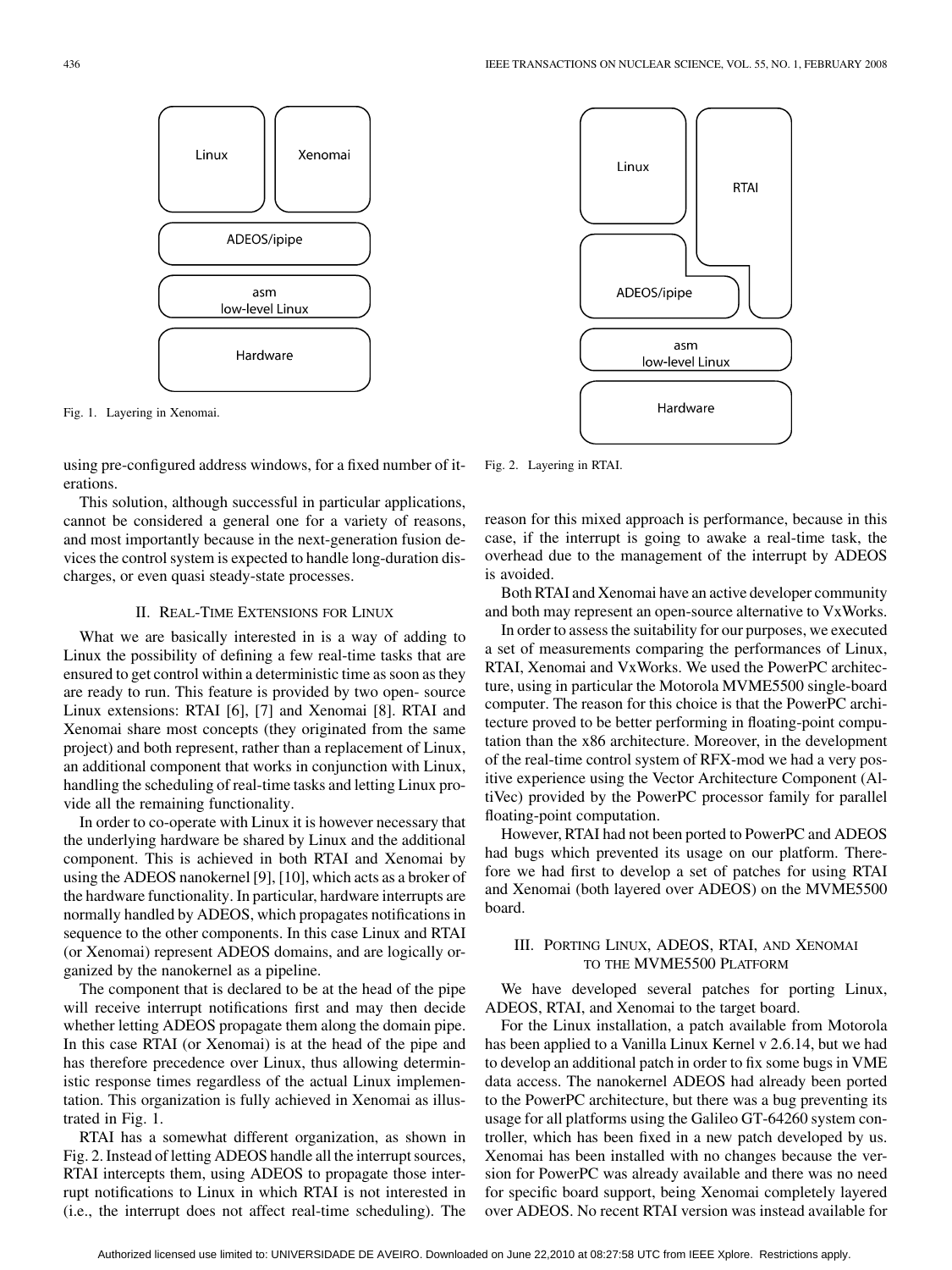PowerPC, and therefore a further development was required. Finally, the porting of RTnet did not require any additional development.

The patches developed for ADEOS and RTAI have already been integrated in the official distribution of both systems. All the patches for Linux on the MVME5500 board are available at the RFX-mod web site [11].

Since the target board is diskless, the boot of the system is first carried out by the factory-provided bootloader, Motload, which uses the Trivial File Transfer Protocol (TFTP) for downloading the kernel from a server machine. Network File System (NFS) is then used by Linux for file I/O.

#### IV. PERFORMANCE MEASUREMENT

For evaluating the performance, we concentrated on two features: interrupt latency and rescheduling time. We used a test program, *acqloop*, which acquires 64 cannels from an ADC converter via the VME bus and produces a single output on a DAC board, corresponding to the first acquired signal. Although very simple, this program allows testing the features we are interested in, since the ADC generates an interrupt when a new set of digitized data is ready. By measuring with an oscilloscope the delay between an input signal and the output of the system, we can perform a non-perturbative measurement of the overall system performance, thus allowing us to measure the differences in interrupt latency and rescheduling times. The other delays contributing to the overall delay are in fact due to the access time for VME I/O, which can be assumed to be the same for all the considered systems.

Finally, we considered real-time network communication since most control systems for fusion devices involve some sort of real-time communication. Both RTAI and Xenomai rely on the Linux IP stack for network communication. We provided therefore a first performance comparison between the IP stacks for VxWorks and Linux by extending our sample *acqloop* program to produce the output signal in another computer board, connected via Gigabit Ethernet and using the UDP protocol. We were interested in the UDP protocol because it is used for real-time communication in the current control system of RFX-mod. We then considered RTnet [12], [13], an open-source project for real-time network communication. RTnet provides a new implementation of the IP stack (up to UDP), where causes of non-determinism are accurately avoided. In particular, memory allocation for data packets is handled by pre-allocating all the required buffers in advance in order to avoid dynamic memory allocation. RTnet is available for both RTAI and Xenomai.

In a first round of tests, we focused on the differences in interrupt latency times among the considered systems. In this case, the program *acqloop* first installs an Interrupt Service Routine (ISR), which directly reads the ADC data register and writes to the DAC device (via VME). For VxWorks (v 5.5.1) *acqloop* is implemented as a C function which is then called by the shell, and all the code natively runs in kernel mode. For the other systems, this code is integrated into a Linux module, since it has to be executed in kernel mode. The overall measured delay is due to the times required:

1) by the ADC board to perform ADC conversion;



Fig. 3. Measured delay and jitter without rescheduling.

- 2) by the VME interface chip in the computer board to detect the VME interrupt, and to propagate it to the system controller;
- 3) by the Operating System (OS) to handle the interrupt and to call the associate ISR;
- 4) by the ISR to read ADC data from VME;
- 5) by the ISR to write the output value to the DAC device;
- 6) by the DAC converter to output the corresponding voltage value.

Of the above times, only the third depends on the OS implementation. Therefore the differences in the measured delay highlight the differences in interrupt latency among the considered systems.

The measured times are reported in Fig. 3.

Overall the performance figures are similar with about 5% difference between the fastest (VxWorks) and the slowest (Xenomai). Closer analysis reveals that the difference between RTAI and Xenomai is a consequence of the fact that in Xenomai interrupts are always dispatched first to the nanokernel, thus introducing a small overhead, even with respect to Linux. Conversely, RTAI bypasses ADEOS in the management of interrupts, and relies on ADEOS only in the case the interrupt has to be propagated to another domain (Linux). It is worth noting that the performance of RTAI is very close to that of VxWorks and that, remarkably, the jitter appears to be smaller.

In a second set of tests, we changed the program *acqloop* so that the output is not written directly by the Interrupt Service Routine, but by another kernel task which is waiting for a semaphore, set by the ISR. In this case we take into account also the rescheduling task time. The results are listed in Fig. 4, where the second component of each bar represents the rescheduling time.

A first surprise has been the performance of Linux, both in delay and jitter. However such measures hold only for a system which is not loaded, and soon decrease when the workload increases. Conversely, the measured performances of the other systems proved to be only minimally affected by workload, unless involving a high interrupt rate.

Again, the performances of VxWorks and of RTAI are very close. In particular it appears that RTAI has a very efficient scheduler for native real-time tasks.

In the last set of tests we consider network communication. In this case the process waiting for the semaphore does not write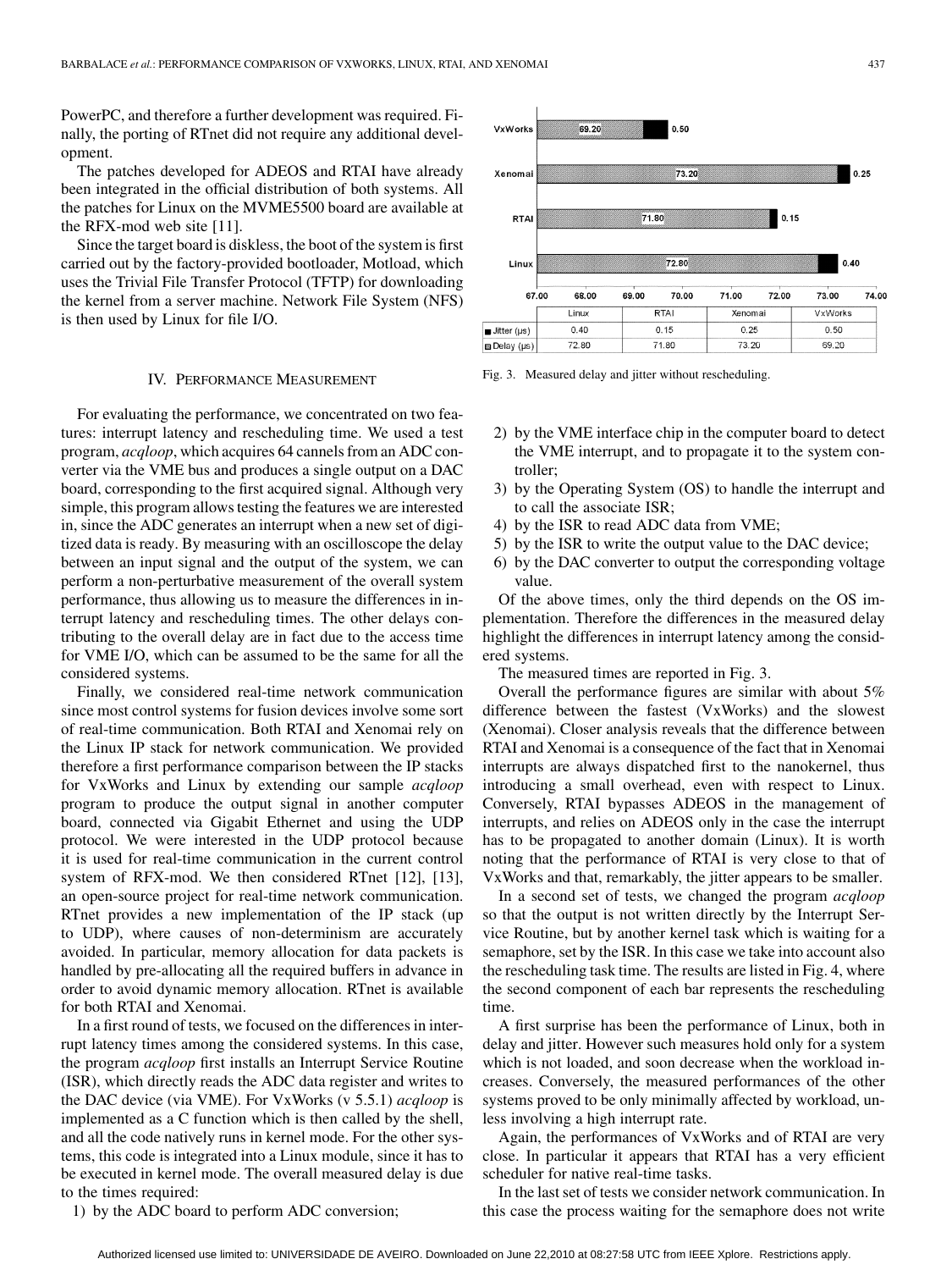

Fig. 4. Measured delay and jitter including rescheduling.



Fig. 5. Measured delays with real-time network communication.

the output directly to the DAC, but sends a UDP packet with all acquired data samples to another MVME5500 board, which in turn writes to the DAC converter. The size of the UDP packet is approximately 256 bytes (a few extra bytes are used for timestamping UDP packets in order to detect packet loss).

The measured delays using network communication are listed in Fig. 5.

Here we compare the performance of Linux, using the native IP stack, RTAI and Xenomai, both using RTnet, and VxWorks, using its native IP stack. It is worth noting the poor performance of the VxWorks network communication, a fact we already experienced in RFX-mod using the latest version of VxWorks. RTnet shows very good performance with little jitter. Again, we observe a slight difference between RTAI and Xenomai, probably due to the different execution paths in interrupts.

In the above tests we enabled no access control disciplines for Ethernet in RTnet. We repeated the test with RTnet by enabling the Time Division Multiple Access (TDMA) access discipline on Ethernet. Such discipline is optionally provided by RTnet and aims at forcing determinism in network access, avoiding possible collisions. Using a TDMA cycle time of 100  $\mu$ s and a time slot of 40  $\mu$ s for the data packet, we obtained an overall latency of approx. 150  $\mu$ s with a jitter around. 50  $\mu$ s. It is not possible to reduce the TDMA cycle time (and therefore latency and jitter) since this causes an unacceptable CPU load.

## V. DISCUSSION

The aim of the reported work has been the evaluation of realtime Linux solutions for a possible replacement of VxWorks, currently in use at RFX-mod. Based on the reported performance measures, we observe the following facts:

- The performance of the current Linux 2.6 kernel is very good and may be acceptable in small, dedicated systems. This is however not the case for the feedback control system of RFX-mod, where the involved control units need to handle high data throughput in I/O and network communication.
- Both RTAI and Xenomai are worthy of consideration. Xenomai proved to be slightly less performing than RTAI, mainly because of its layered approach, which introduces some overhead in interrupt management. On the other hand, Xenomai is better structured and is available for a larger number of platforms. Moreover, Xenomai provides a set of emulation layers which may prove useful when porting large systems.
- Compared to VxWorks, both RTAI and Xenomai can be less user friendly for software developers. Since real-time tasks are to be executed in kernel mode in order to achieve best performance, the programmer cannot rely on the system services normally available in user space and debugging becomes very difficult. It is however possible, for both Xenomai and RTAI, to let user processes become real time. Allowing the development of user processes for real-time applications simplifies the development of real-time systems and permits also IPC with standard Linux processes. Real-time user processes are managed by a dedicated scheduler, which works in conjunction with the Linux scheduler by stealing user processes when they request to become real-time. Unlike kernel processes, context switching for user processes requires the remapping of the Page Table, a potentially time consuming operation. For this reason we plan further tests in order to quantify the impact of the MMU remapping in context switching.
- The network performance represents a strong point in favour of the migration towards RTAI or Xenomai. UDP has been successfully used for real-time network communication, and RTnet proved to be a very performing solution, especially compared with the poor performance we experienced with the latest version of the VxWorks IP stack for the considered board.

The best performance in RTnet is achieved without enabling the TDMA access discipline, which appears to be best suited to systems with a large number of access points (and therefore higher probability of access conflicts) but less stringent timing requirements. This is not the case of the RFX-mod experiment which involves less than 10 control units.

We can therefore state that both RTAI and Xenomai represent valid alternatives to VxWorks in the real-time control system of RFX-mod, and, more generally, for fusion devices.

#### **REFERENCES**

- [1] A. Luchetta and G. Manduchi, "General architecture, implementation and performance of the digital feedback control in RFX," *IEEE Trans. Nucl. Sci.*, vol. 47, pp. 186–191, 2000.
- [2] M. Cavinato, G. Manduchi, A. Luchetta, and C. Taliercio, "General-purpose framework for real time control in nuclear fusion experiments," *Trans. Nucl. Sci.*, vol. 53, pp. 1002–1008, 2006.
- [3] Wind River home page, [Online]. Available: http: www.windriver.com.
- [4] J. A. Stillerman, M. Ferrara, T. W. Fredian, and S. M. Wolfe, "Digital real-time plasma control system for Alcator C-Mod," *Fus. Eng. Des.*, vol. 81, pp. 1905–1910, 2006.